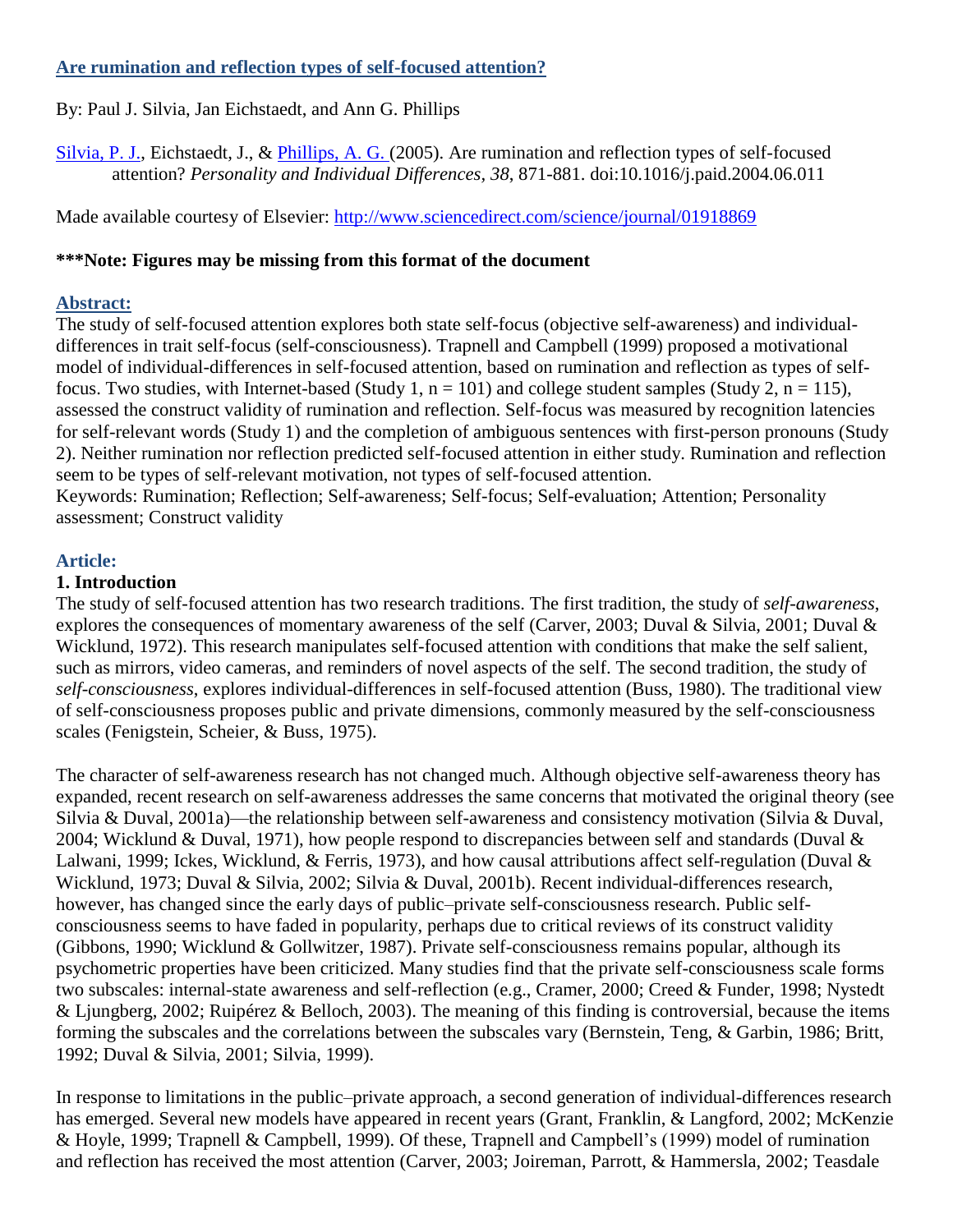& Green, 2004). Rumination and reflection have been shown to predict other variables, but the critical tests of construct validity—relations with measures of self-directed attention—have not yet been conducted. In this article, we review the rumination–reflection model and present two studies that directly assessed whether rumination and reflection involve self-focused attention.

### **2. Rumination and reflection**

Trapnell and Campbell's (1999) rumination–reflection model was motivated by what they called "the selfabsorption paradox.‖ Private self-consciousness correlates with many factors. Some factors seem adaptive and beneficial, such as greater articulation of the self-schema and a greater desire for self-understanding (e.g., Nasby, 1985). Other factors, however, seem maladaptive, such as psychopathology (Ingram, 1990). Several authors have viewed this mix of positive and negative relations as paradoxical (e.g., Creed & Funder, 1998). Trapnell and Campbell attributed these effects to motivational confounds in the private self-consciousness scale (Fenigstein et al., 1975). They suggested that people focus attention on the self for different reasons, and that these reasons must be separated in the assessment of dispositional self-focus.

The motivational interpretation of self-focused attention proposes two types of dispositional self-focus. One type, *rumination*, is "self-attentiveness motivated by perceived threats, losses, or injustices to the self"; the second type, *reflection*, is "self-attentiveness motivated by curiosity or epistemic interest in the self" (Trapnell & Campbell, 1999, p. 297). In this model, individual-differences in self-focused attention are represented as a conjunction of motivation and attention. Both rumination and reflection involve heightened attention to self, but they differ in the motive behind the attention. Rumination involves self-focus motivated by perceived threats; reflection involves self-focus motivated by interest in the self. Rumination and reflection are rooted in earlier research on self-reflection and internal-state awareness, the private self-consciousness subscales. That research suggested two types of self-consciousness, but it did not develop the motivational view proposed by Trapnell and Campbell.

Research thus far has shown interesting relationships between rumination, reflection, and other variables, such as Big Five factors, empathy, affect, perceptions of self-other similarity, and autobiographical memories (Joireman et al., 2002; Teasdale & Green, 2004; Trapnell & Campbell, 1999). Research to date, however, has not addressed the construct validity of rumination and reflection in regards to self-focused attention. Rumination and reflection, as types of self-focused attention, should correlate with measures of self-focus. Many traditions in personality psychology assert that self-report measures of traits must predict behavior, either because traits are real "in the skin" entities (Allport, 1961; Eysenck & Eysenck, 1985) or because traits are defined by behaviors (Fleeson, 2001). It is thus no surprise that the most thoroughly validated individualdifferences have been extensively connected to behavior. Individual-differences that lack behavioral referents have questionable validity, such as self-report scales of altruism that fail to predict helping (Batson, Bolen, Cross, & Neuringer-Benefiel, 1986).

Construct validity is particularly pressing for the rumination–reflection model because it posits two components: self-focused attention and a self-relevant motive. As a result, rumination and reflection could predict other variables when one component has no effect. For example, reflection could still predict perspective-taking (Joireman et al., 2002), even if it failed to predict self-focus, if reflection's motivational component can drive the relationship. Significant correlations between the rumination–reflection scales and other variables do not indicate which component—self-focus or motivation—is responsible for the significant difference. Self-relevant motives might account for the effects; self-focus might be superfluous.

#### **3. The present studies**

The present studies directly tested the construct validity of rumination and reflection. If rumination and reflection are types of self-focus, then they should predict independent measures of self-focused attention. We appraised this relationship for two measures of self-focused attention. In Study 1, people completed a measure of self-focus based on visual word recognition. People who are self-focused recognize self-relevant words more quickly, relative to less self-focused people (Eichstaedt & Silvia, 2003). In Study 2, people completed a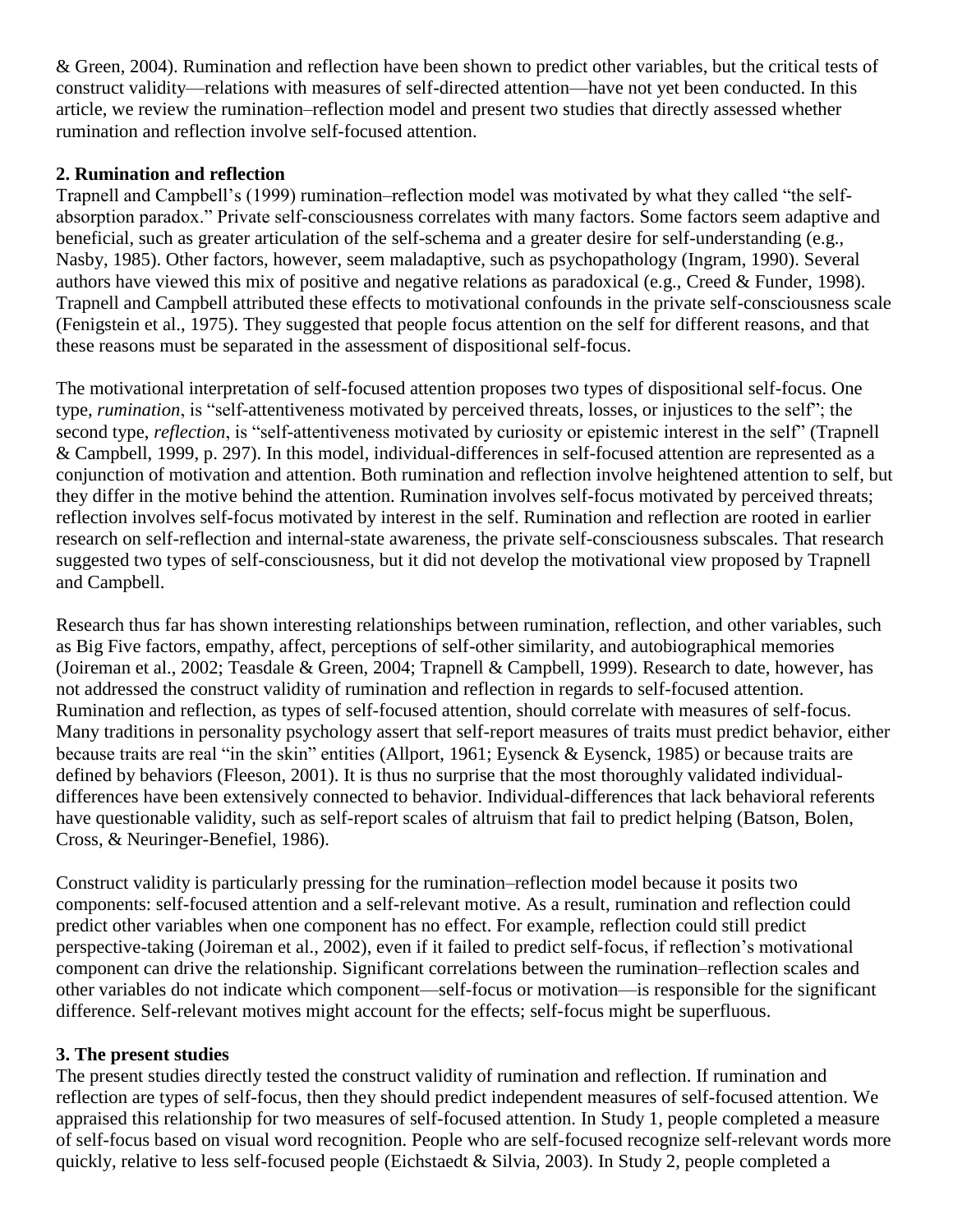pronoun-selection measure of self-focused attention. Self-focused people use relatively more first-person pronouns when completing ambiguous sentences (Davis & Brock, 1975; Wegner & Giuliano, 1980). People high in rumination and reflection should thus recognize self-relevant words more quickly and select more selfrelevant pronouns.

The potential for true null effects is a problem for tests of construct validity. It is difficult to know whether insignificant relationships between self-focus, rumination, and reflection reflect true null effects. To triangulate on the meaning of rumination and reflection, we included criterion variables that satisfied two criteria. First, the variable must have correlated with self-focused attention in past research. If a variable correlates with self-focus but not with rumination or reflection, then the pattern of effects may imply a true null effect. Second, the variable must have correlated with rumination and reflection in Trapnell and Campbell's (1999) research. If rumination and reflection replicate past relationships but do not predict self-focus, the lack of a relationship could reflect a true null effect. Neither pattern alone conclusively shows if a null effect represents an absence of a relationship. The convergence of both patterns, however, places the null effects within a network of replications, thus enabling firmer conclusions.

Two variables fit our criteria. The first variable is self-other similarity. Self-focused people feel less similar to other people (Srull & Gaelick, 1983). Furthermore, both rumination and reflection predict self-other similarity. Trapnell and Campbell (1999, p. 296) report significant negative correlations between perceptions of self-other similarity and rumination ( $r = -0.25$ ) and reflection ( $r = -0.18$ ). The second variable is affect. Relations between self-focused attention and negative affect are robust (Fejfar & Hoyle, 2000; Mor & Winquist, 2002). Rumination predicts negative affect, whereas reflection does not (Trapnell & Campbell, 1999).

#### **4. Study 1**

The first study examined whether rumination and reflection predicted self-focused attention, measured by how quickly people recognized self-relevant words. The recognition of self-relevant words is a sensitive measure of both state and trait variations in self-focus (Eichstaedt & Silvia, 2003). People high in private selfconsciousness recognized self-relevant words more quickly than did people low in private self-consciousness (Eichstaedt & Silvia, 2003, Study 1). Furthermore, a manipulation of self-awareness caused people in the high self-focus condition to recognize self-relevant words more quickly, relative to people in the low self-focus conditions (Eichstaedt & Silvia, 2003, Study 2). If rumination and reflection tap self-focused attention, then they should correlate negatively with word recognition latencies.

#### *4.1. Method*

#### 4.1.1. Participants and design

A total of 101 people—68 women, 33 men—participated voluntarily over the Internet. The average age was 27.7 years ( $SD = 9.34$ ). The study was announced through links on a list of Internet studies hosted by the American Psychological Society and at a web site of the Universität der Bundeswehr, Hamburg.

#### 4.1.2. Procedure

After reading an introduction to the study, people were randomly assigned to complete the rumination– reflection scales before or after the word recognition task. Rumination and reflection were measured with the 24-item *Rumination–Reflection Questionnaire* (RRQ; see Trapnell & Campbell, 1999, p. 293, for the items). The scale contains 12-item scales for rumination and for reflection. The perception of self-other similarity was measured with three items: "I'm similar to people in general"; "Overall, I have a lot in common with other people"; and "In general, I'm very different from other people" (reverse-scored). Participants responded using seven-point Likert scales that ranged from *strongly disagree* to *strongly agree.* Note that past research typically measured self-other similarity with single-item scales (e.g., Srull & Gaelick, 1983; Trapnell & Campbell, 1999). The self-other similarity items always appeared after both the RRQ and the word-recognition measure.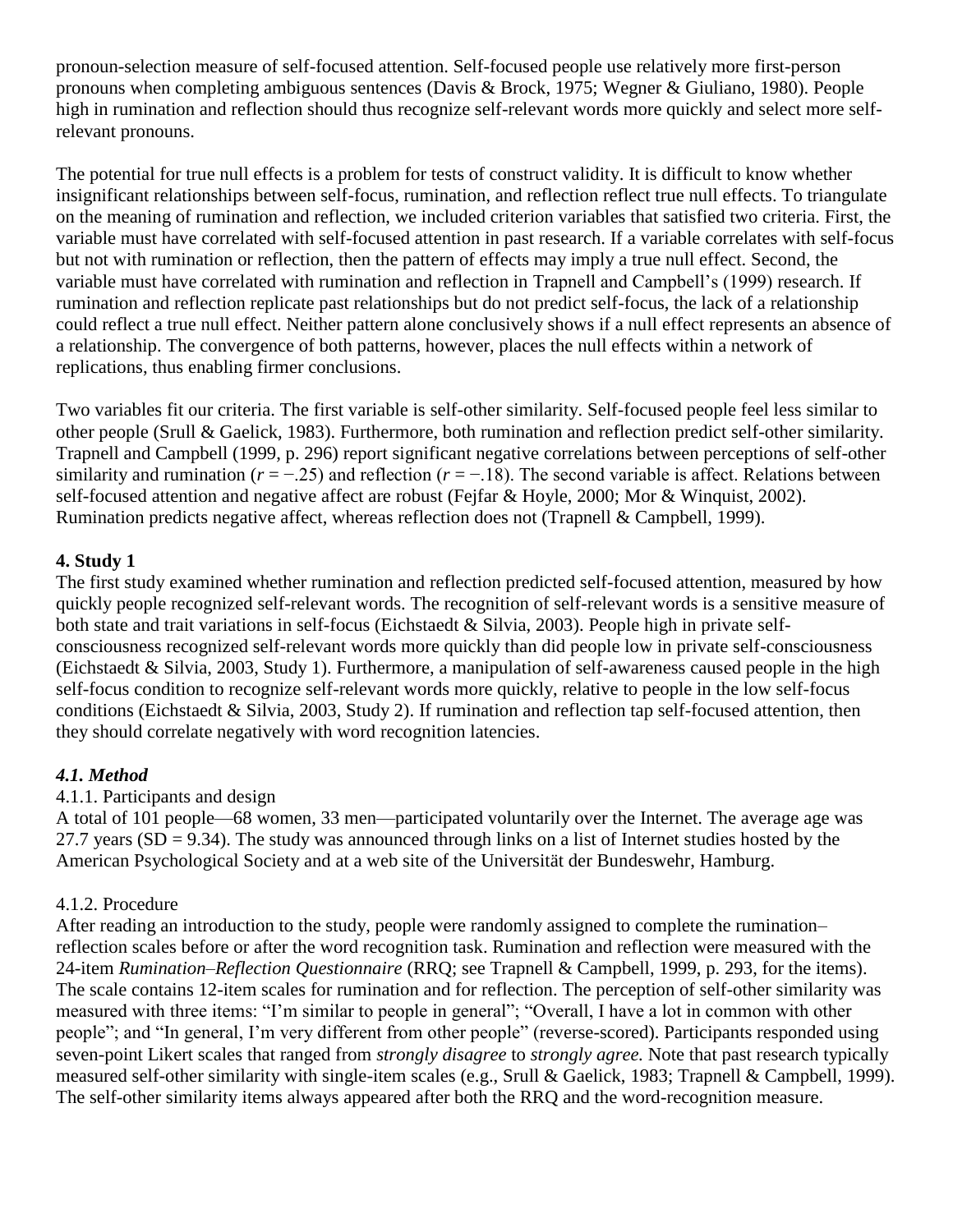### 4.1.3. Word recognition measure

Self-focused attention was measured with a word-recognition task. Semantic categories that are chronically or momentarily salient facilitate recognizing words related to the categories (Besner & Smith, 1992; Eichstaedt, 2002). For instance, people recognize words more quickly when the words follow semantically-related words recognition latencies decrease as semantic overlap increases (Stolz & Neely, 1995). Momentary and chronic construct accessibility affect word recognition latencies for conventional cognitive variables (e.g., word prototypicality and familiarity; Eichstaedt, under review) and for social and personality constructs (e.g., implicit motives; Eichstaedt & Scheffer, under review). For example, people recognize self-referent trait adjectives faster than non-referent trait adjectives (Perdue & Gurtman, 1988), and happy people recognize happy words faster than sad or neutral words (Niedenthal, Halberstadt, & Setterlund, 1997).

Semantic effects on word recognition are strongest when the recognition process is hindered, such as by degrading the word (Borowsky & Besner, 1991) or by providing distractors (Eichstaedt, 2002). This impedes the word identification process and thus enables stronger top-down influences on recognition latencies (Stolz & Neely, 1995). The word recognition task was implemented within a dynamic display of distracting random letters (Eichstaedt, under review). People see a box of three rows of flickering random letters, and they expect words to appear in the middle row. Their task is to press any key when they see a word. On each trial, a selfrelevant or a neutral word appears for 400 ms and is followed by random letters for 200 ms. This repeats until the participants hit a key, which prompts them to type the word they saw. The self-relevant category contained five words (*me*, *myself*, *self*, *face*, and *mine*); the neutral category contained five self-irrelevant words (*up*, *theory*, *walk*, *drop*, and *they*). The 10 words had been equated for length and frequency. After 10 practice trials with neutral words, people saw the 10 main words presented in a random order. The word recognition measure was implemented as a JAVA-applet that presented the target words and measured response latencies (Eichstaedt, 2001).

After completing the study, participants were taken to a debriefing page that explained the study in more detail. Participants received a code number that they could send to the experimenter for feedback about their wordrecognition performance.

## *4.2. Results and discussion*

The word-recognition measure of self-focused attention was scored following the procedures of past research (Eichstaedt & Silvia, 2003). Only words that were recognized correctly were analyzed. Word-specific effects on latencies were controlled by *z*-scoring with respect to the word's mean. Individual performance level was controlled with *z*-scoring as well (Perdue & Gurtman, 1988). We then computed a single score for each person by subtracting the average latency for neutral words from the average latency for self-relevant words. Negative values indicate relatively quicker recognition of self-relevant words, and positive values indicate relatively quicker recognition of neutral words. The rumination and reflection scales were averaged, after reverse-scoring the appropriate items, to form rumination and reflection scores for each participant. Rumination and reflection were uncorrelated ( $r = .047$ ,  $p < .64$ ), consistent with Trapnell and Campbell's (1999) findings.

Did rumination and reflection predict self-focused attention? Neither rumination ( $r = .006$ ,  $p < .95$ ) nor reflection (*r* = .002, *p* < .99) predicted word recognition latencies. Past findings, however, were replicated. Both rumination ( $r = -18$ ,  $p < .07$ ) and reflection ( $r = -23$ ,  $p < .019$ ) predicted self-other similarity. The direction and magnitude of the effects replicate Trapnell and Campbell's (1999, p. 256), findings. The word recognition measure significantly predicted self-other similarity,  $r = -0.26$ ,  $p < 0.009$ , thus replicating past research on selffocused attention and perceptions of similarity (Srull & Gaelick, 1983). By replicating an established finding, this effect indicates that the word recognition measure did not simply fail to correlate with anything due to methodological or measurement limitations.

In summary, Study 1 examined the relations between rumination, reflection, and self-focused attention, using a relatively direct measure of the activation of self-relevant information (Eichstaedt & Silvia, 2003). Neither rumination nor reflection predicted how quickly people recognized self-relevant words. But the null effects did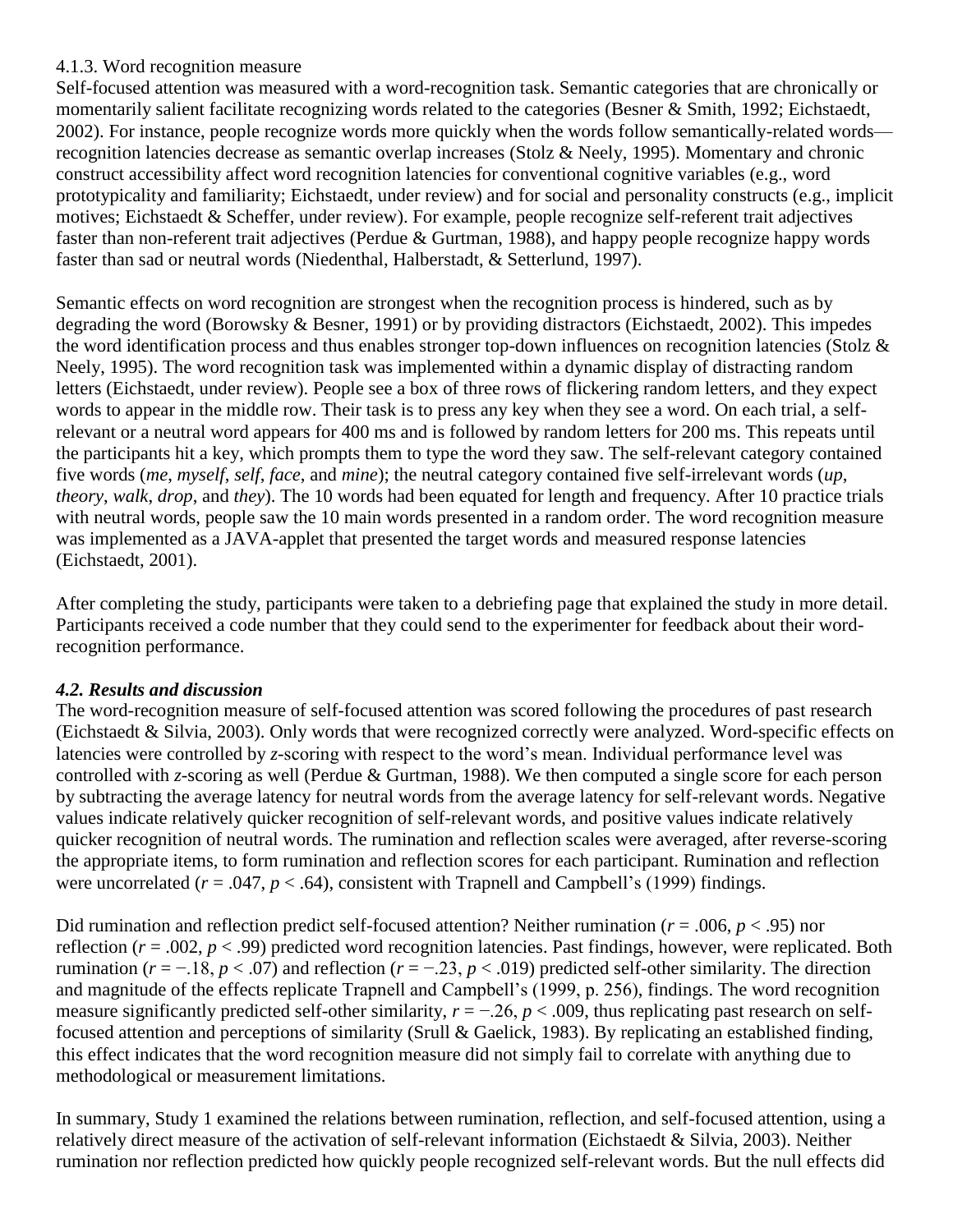not reflect an overall absence of predicted, significant findings. First, the word recognition measure of selffocused attention significantly predicted perceptions of self-other similarity, replicating past research (Srull & Gaelick, 1983). Furthermore, both rumination and reflection predicted self-other similarity, thus replicating Trapnell and Campbell's (1999) findings. These replications place the null effects in context. Past findings were successfully replicated, but the new predictions central to construct validity were not supported. Although null effects are inherently ambiguous, the replications imply that the lack of relation between self-focus and the rumination and reflection scales could represent a true null relationship.

### **5. Study 2**

When one study fails to provide evidence for construct validity, it is important to reassess construct validity with different procedures and measures. Study 2 extended our first study by using a different measure of selffocused attention (Wegner & Giuliano, 1980), assessing additional replications of past findings, and collecting data in a conventional laboratory context. The Internet methodology used in Study 1 enabled a diverse sample, but the issues involved in Internet sampling are complex, given the youth of Internet-based data collection (Birnbaum, 2001; Reips, 2002).

### *5.1. Method*

#### 5.1.1. Participants

A total of 115 students—99 women and 16 men—enrolled in General Psychology at the University of North Carolina at Greensboro completed the study as part of a research participation option. Most students (90.4%) were in their first year of college; the average age was 18.5 years.

#### 5.1.2. Measures

*Rumination and reflection*. Rumination and reflection were measured with Trapnell and Campbell's (1999) 24 item RRQ. Perceptions of self-other similarity were measured with the same three-item scale used in Study 1. People responded to these items on seven-point Likert scales (endpoints: *strongly disagree* and *strongly agree*). *Affect*. Positive and negative affect were measured with the Positive and Negative Affect Schedule (PANAS; Watson, Clark, & Tellegen, 1988). This 20-item scale yields scores for Positive Affect and Negative Affect. People indicated the extent to which they felt each emotional state "*in general*, that is, on the average," using five-point Likert scales.

*Self-focused attention*. Each person completed the "Linguistic Implications Form," a 20-item scale developed by Wegner and Giuliano (1980). Each item is an incomplete sentence that is completed with one of three pronouns. For each sentence, the choices consist of one self-relevant pronoun (*I*, *me*, or *my*) and two filler pronouns (e.g., *she*, *their*, *our*). One item, for example, reads "Someone stopped (*them, me, us*) to get directions to the stadium." The dependent measure is the percentage of self-relevant pronouns. Many manipulations of self-focused attention (mirrors, cameras, self-novelty) increase the selection of self-relevant pronouns (e.g., Salovey, 1992; Snow, Duval, & Silvia, in press). This measure has outperformed alternative measures in some studies (Silvia & Abele, 2002).

#### *5.2. Results and discussion*

The distribution of self-focus scores deviated from normality (Kolmogorov–Smirnov  $Z = 1.43$ ,  $p < .033$ ), showing a sharp positive skew. A log-transformation was thus applied to the raw scores. Scoring of rumination and reflection was the same as in Study 1. Neither rumination ( $r = .09$ ,  $p < .29$ ) nor reflection predicted scores on the pronoun-selection measure  $(r = .14, p < .13)$ . Rumination and reflection were correlated  $(r = .233,$  $p < .012$ ), so we conducted a regression analysis to assess their independent effects on self-focus. When considered jointly, neither rumination ( $\beta = .07$ ,  $p < .47$ ) nor reflection ( $\beta = .126$ ,  $p < .19$ ) predicted responses to the pronoun task. However, the findings from past research were replicated. Rumination significantly predicted negative affect ( $r = .459$ ,  $p < .001$ ) and self-other similarity ( $r = -.271$ ,  $p < .031$ ). Reflection significantly predicted positive affect ( $r = .211$ ,  $p < .024$ ) and self-other similarity ( $r = -.364$ ,  $p < .001$ ). As in Study 1, the triangulation of effects did not find evidence for an attentional component. The expected relations between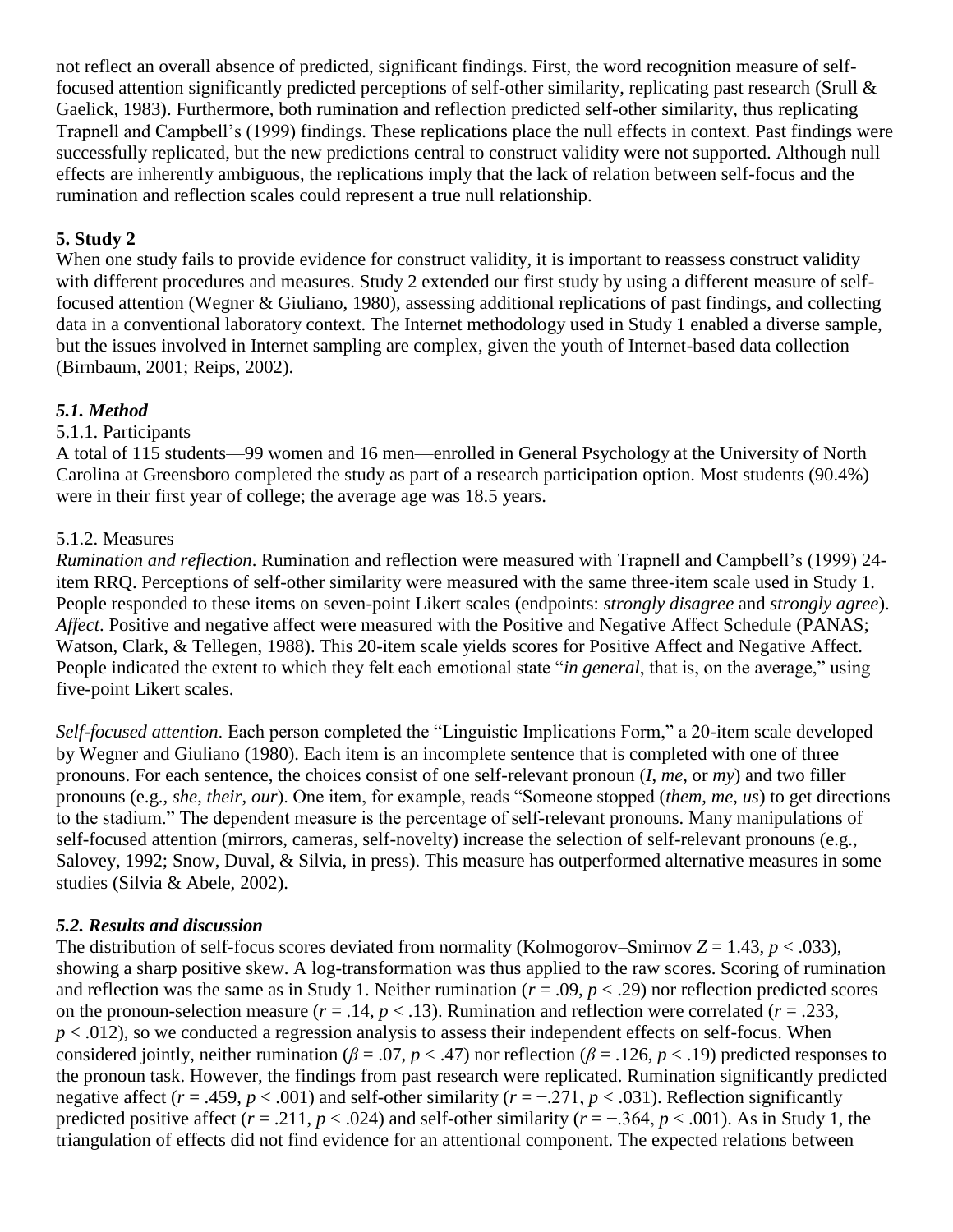rumination, reflection and self-focus did not appear. These null effects were located in a network of replicated effects, indicating that the study did not merely fail to find anything.

#### **6. General discussion**

The original public and private self-consciousness model represented individual-differences with an *attention* × *content* framework. People were said to vary in the intensity of self-directed attention and in the content (public or private) of that attention (Buss, 1980; Fenigstein et al., 1975). Trapnell and Campbell's (1999) motivational interpretation of private self-consciousness proposes an *attention* × *motivation* framework. Rumination and reflection involve attention—people high on each trait are high in chronic self-focus. The type of motivation differs, however, from anxiety and fear in rumination to curiosity and epistemic motives in reflection. The task for research on rumination and reflection is to validate each component of the model. Rumination and reflection must connect with attention and with motivation. Otherwise, positing an attention × motivation model would not be parsimonious—one could attribute the effects to self-focus alone or to motives alone.

Do rumination and reflection work because of self-focused attention? In the present studies, rumination and reflection did not predict self-focused attention. This null effect appeared in different types of samples (a diverse Internet sample and a conventional sample of students) and on different measures of self-focus (a latency-based measure and a pencil-and-paper measure). Although null effects are inherently ambiguous, the triangulation of effects suggests that rumination and reflection may be unrelated to self-focused attention. The present studies replicated past findings for rumination and reflection—as in past research (Trapnell & Campbell, 1999), these variables predicted affect and perceptions of self-other similarity.

What do the present findings mean for the interpretation of rumination and reflection? Trapnell and Campbell (1999) sought to represent the motivational qualities of private self-consciousness in their new scales. In trying to refine the motivational variance, their scales may have lost the attentional variance of the original private self-consciousness scale. Past research has identified different motivational bases of rumination and reflection. Rumination, rooted in neuroticism, and reflection, rooted in openness to experience, seem to have distinct motivational qualities. No research thus far, however, demonstrates attentional aspects. The accumulated literature on rumination and reflection is thus consistent with a strictly motivational interpretation instead of a motivation × attention interpretation. Rumination and reflection may be types of self-relevant motivation, but they do not seem to be types of self-focused attention.

Recent research by Teasdale and Green (2004) supports the notion that rumination and reflection more closely measure motivation than attention. In their experiment, people rated the "at-oneness" of accessible autobiographical memories. Rumination predicted a lack of at-oneness, whereas reflection did not predict atoneness. However, rumination's relation to autobiographical memory was entirely explained by its relation to neuroticism. When rumination and neuroticism were considered jointly, only neuroticism significantly predicted at-oneness of memories. This finding indicates a strong connection between rumination and its motivational substrate of neuroticism, and it also raises concerns regarding the incremental validity of rumination.

The model of rumination and reflection is part of a broader renewal of interest in individual-differences in selfawareness. One new model distinguishes between *self-reflection* and *insight* (Grant et al., 2002). Self-reflection is "the inspection and evaluation of one's thoughts, feelings and behavior," whereas insight is "the clarity of understanding of one's thoughts, feelings, and behavior" (Grant et al., 2002, p. 821). The self-absorption model measures inflexible, excessive attention to public and private aspects of the self (McKenzie & Hoyle, 1999). Some researchers propose facets for the original public and private self-consciousness scales (Nystedt & Ljungberg, 2002). The second generation of models would benefit from close attention to construct validity. These new models assume that the individual-differences are founded on self-focused attention. Correlating the new scales with established measures is informative, but the incisive test is whether the scales predict selffocused attention. Many ways of measuring self-focused attention have been developed, including paper-and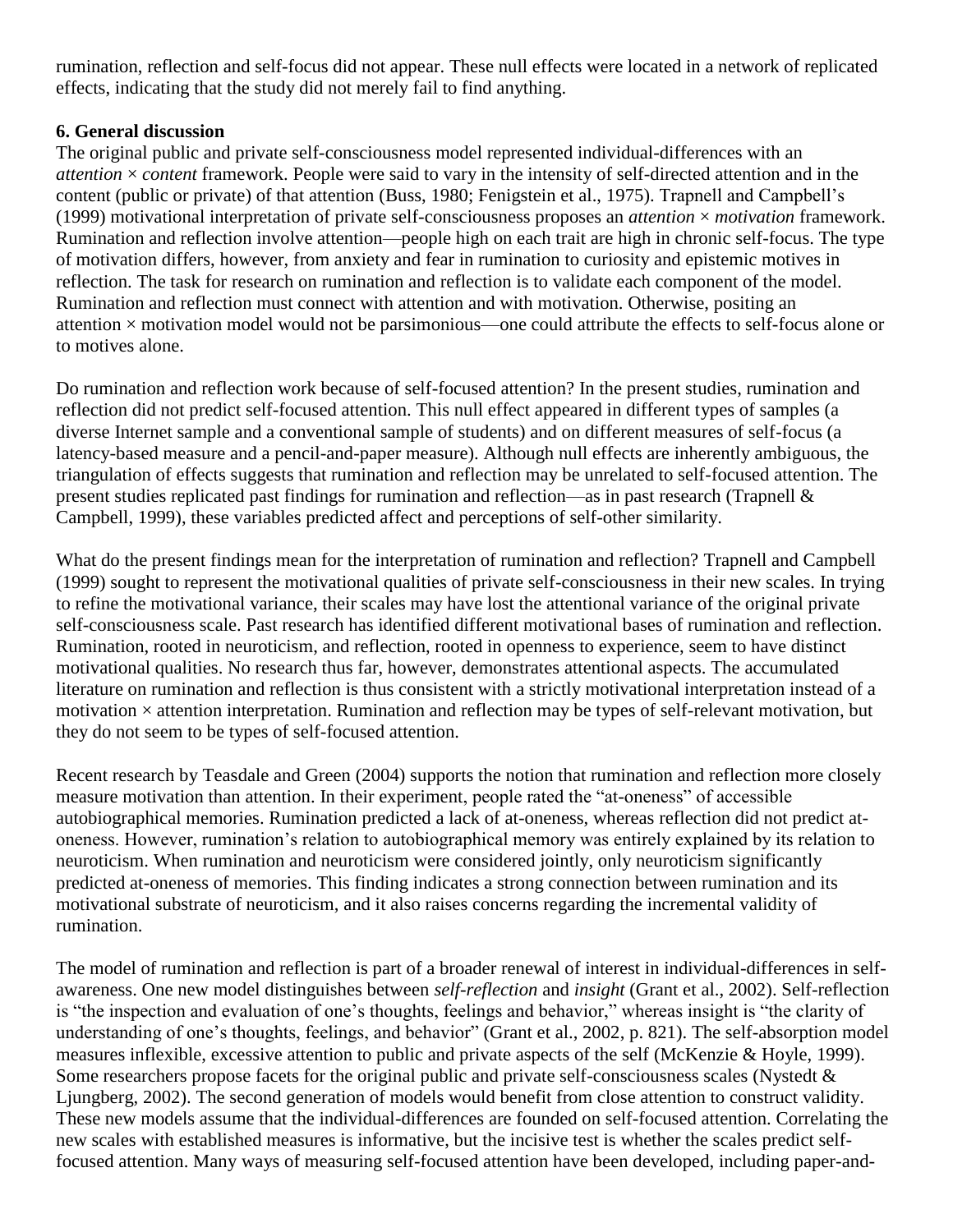pencil scales (Davis & Brock, 1975; Govern & Marsch, 2001; Sedikides, 1992; Wegner & Giuliano, 1980), response-time measures (Eichstaedt & Silvia, 2003; Geller & Shaver, 1976), and thought-listing (Greenberg & Pyszczynski, 1986). Research should take advantage of these tools.

# **References**

Allport, 1961 G.W. Allport, Pattern and growth in personality, Holt, Rinehart, & Winston, New York (1961). Batson et al., 1986 C.D. Batson, M.H. Bolen, J.A. Cross and H.E. Neuringer-Benefiel, Where is the altruism in the altruistic personality?, *Journal of Personality and Social Psychology* 50 (1986), pp. 212–220.

Bernstein et al., 1986 I.H. Bernstein, G. Teng and C.P. Garbin, A confirmatory factoring of the selfconsciousness scale, *Multivariate Behavioral Research* 21 (1986), pp. 459–475.

Besner and Smith, 1992 D. Besner and M.C. Smith, Models of visual word recognition: When obscuring the stimulus yields a clearer view, *Journal of Experimental Psychology: Learning, Memory, and Cognition* 18 (1992), pp. 468–482.

Birnbaum, 2001 M.H. Birnbaum, Introduction to behavioral research on the Internet, Prentice-Hall, Upper Saddle River, NJ (2001).

Borowsky and Besner, 1991 R. Borowsky and D. Besner, Visual word recognition across orthographies: On the interaction between context and degradation, *Journal of Experimental Psychology: Learning, Memory, and Cognition* 17 (1991), pp. 272–276.

Britt, 1992 T.W. Britt, The self-consciousness scale: On the stability of the three-factor structure, *Personality and Social Psychology Bulletin* 18 (1992), pp. 748–755.

Buss, 1980 A.H. Buss, Self-consciousness and social anxiety, Freeman, San Francisco (1980).

Carver, 2003 C.S. Carver, Self-awareness In: M.R. Leary and J.P. Tangney, Editors, *Handbook of self and identity*, Guilford, New York (2003), pp. 179–196.

Cramer, 2000 K.M. Cramer, Comparing the relative fit of various factor models of the self-consciousness scale in two independent samples, *Journal of Personality Assessment* 75 (2000), pp. 295–307.

Creed and Funder, 1998 A.T. Creed and D.C. Funder, The two faces of private self-consciousness: Self report, peer-report, and behavioral correlates, *European Journal of Personality* 12 (1998), pp. 411–431.

Davis and Brock, 1975 D. Davis and T.C. Brock, Use of first-person pronouns as a function of increased objective self-awareness and performance feedback, *Journal of Experimental Social Psychology* 11 (1975), pp. 381–388.

Duval and Lalwani, 1999 T.S. Duval and N. Lalwani, Objective self-awareness and causal attributions for selfstandard discrepancies: Changing self or changing standards of correctness, *Personality and Social Psychology Bulletin* 25 (1999), pp. 1220–1229.

Duval and Silvia, 2001 T.S. Duval and P.J. Silvia, Self-awareness and causal attribution: A dual systems theory, Kluwer Academic, Boston (2001).

Duval and Silvia, 2002 T.S. Duval and P.J. Silvia, Self-awareness, probability of improvement, and the selfserving bias, *Journal of Personality and Social Psychology* 82 (2002), pp. 49–61.

Duval and Wicklund, 1972 T.S. Duval and R.A. Wicklund, A theory of objective self awareness, Academic Press, New York (1972).

Duval and Wicklund, 1973 T.S. Duval and R.A. Wicklund, Effects of objective self-awareness on attributions of causality, *Journal of Experimental Social Psychology* 9 (1973), pp. 17–31.

Eichstaedt, 2001 J. Eichstaedt, An inaccurate-timing filter for reaction-time measurement by JAVA-applets implementing Internet-based experiments, *Behavior Research Methods, Instruments, and Computers* 33 (2001), pp. 179–186.

Eichstaedt, 2002 J. Eichstaedt, Measuring differences in pre-activation on the Internet: The content category superiority effect, *Experimental Psychology* 49 (2002), pp. 283–291.

Eichstaedt, under review Eichstaedt, J. (under review). Magnifying the effects of word familiarity and prototypicality on visual word recognition: A dynamic display for Internet-based experiments.

Eichstaedt and Scheffer, under review Eichstaedt, J., & Scheffer, D. (under review). Measuring implicit motives on the basis of word recognition latencies.

Eichstaedt and Silvia, 2003 J. Eichstaedt and P.J. Silvia, Noticing the self: Implicit assessment of self-focused attention using word recognition latencies, *Social Cognition* 21 (2003), pp. 349–361.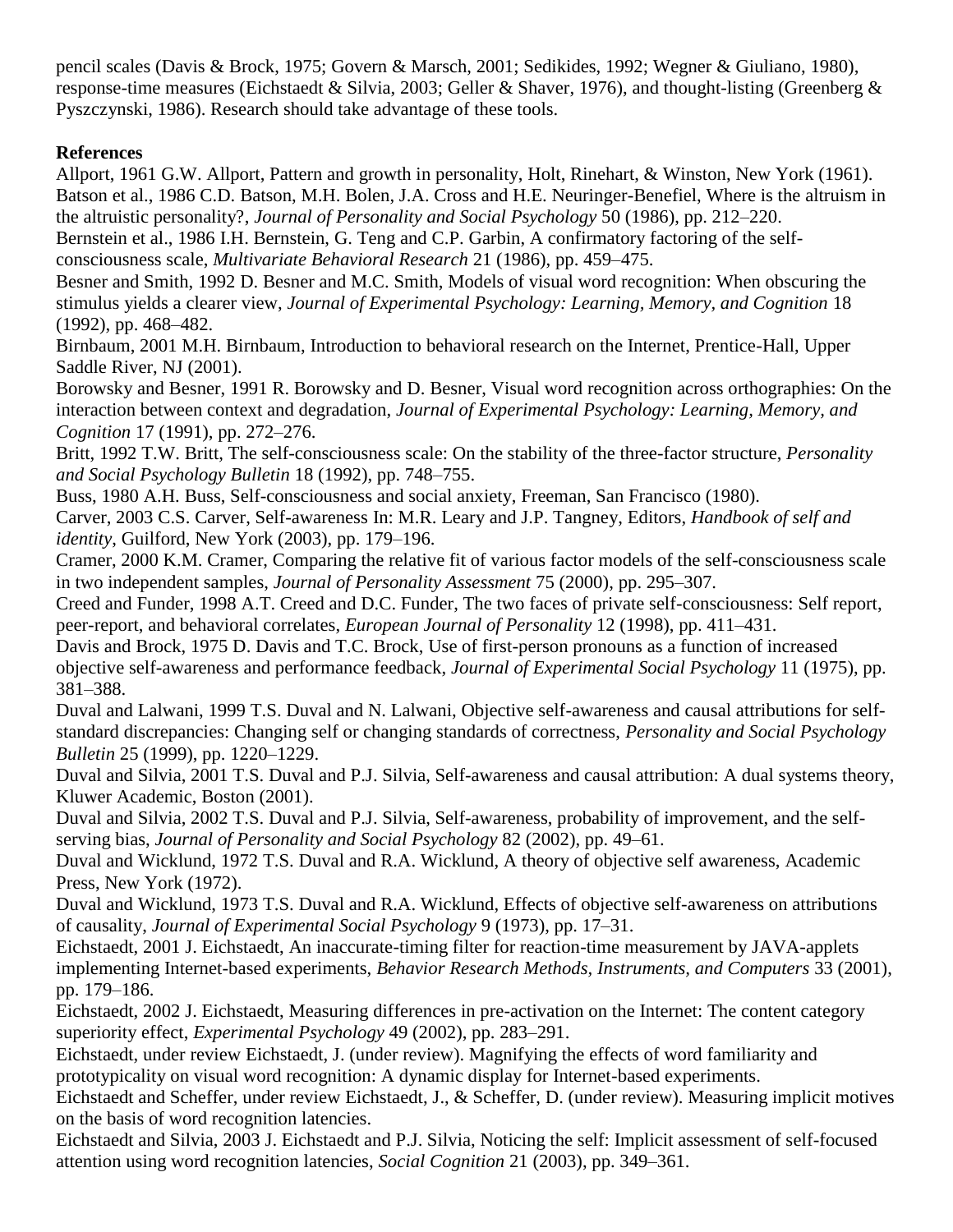Eysenck and Eysenck, 1985 H.J. Eysenck and M.W. Eysenck, Personality and individual differences: A natural science approach, Plenum, New York (1985).

Fejfar and Hoyle, 2000 M.C. Fejfar and R.H. Hoyle, Effect of private self-awareness on negative affect and self-referent attribution: A quantitative review, *Personality and Social Psychology Review* 4 (2000), pp. 132– 142.

Fenigstein et al., 1975 A. Fenigstein, M.F. Scheier and A.H. Buss, Public and private self-consciousness: Assessment and theory, *Journal of Consulting and Clinical Psychology* 43 (1975), pp. 522–527.

Fleeson, 2001 W. Fleeson, Toward a structure- and process-integrated view of personality: Traits as density distributions of states, *Journal of Personality and Social Psychology* 80 (2001), pp. 1011–1027.

Geller and Shaver, 1976 V. Geller and P. Shaver, Cognitive consequences of self-awareness, *Journal of Experimental Social Psychology* 12 (1976), pp. 99–108.

Gibbons, 1990 F.X. Gibbons, Self-attention and behavior: A review and theoretical update, *Advances in Experimental Social Psychology* 23 (1990), pp. 249–303.

Govern and Marsch, 2001 J.M. Govern and L.A. Marsch, Development and validation of the situational selfawareness scale, *Consciousness and Cognition* 10 (2001), pp. 366–378.

Grant et al., 2002 A.M. Grant, J. Franklin and P. Langford, The self-reflection and insight scale: A new measure of private self-consciousness, *Social Behavior and Personality* 30 (2002), pp. 821–836.

Greenberg and Pyszczynski, 1986 J. Greenberg and T. Pyszczynski, Persistent high self-focus after failure and low self-focus after success: The depressive self-focusing style, *Journal of Personality and Social Psychology* 50 (1986), pp. 1039–1044.

Ickes et al., 1973 W.J. Ickes, R.A. Wicklund and C.B. Ferris, Objective self awareness and self esteem, *Journal of Experimental Social Psychology* 9 (1973), pp. 202–219.

Ingram, 1990 R.E. Ingram, Self-focused attention in clinical disorders: Review and a conceptual model, *Psychological Bulletin* 107 (1990), pp. 156–176.

Joireman et al., 2002 J.A. Joireman, L. Parrott III and J. Hammersla, Empathy and the self-absorption paradox: Support for the distinction between self-rumination and self-reflection, *Self and Identity* 1 (2002), pp. 53–65. McKenzie and Hoyle, 1999 McKenzie, K. S., & Hoyle, R. H. (1999 May), The self-absorption scale. Paper

presented at the 71st Annual Meeting of the Midwestern Psychological Association, Chicago. Mor and Winquist, 2002 N. Mor and J. Winquist, Self-focused attention and negative affect: A meta-analysis, *Psychological Bulletin* 128 (2002), pp. 638–662.

Nasby, 1985 W. Nasby, Private self-consciousness, articulation of the self-schema, and recognition memory of trait adjectives, *Journal of Personality and Social Psychology* 49 (1985), pp. 704–709.

Niedenthal et al., 1997 P.M. Niedenthal, J.B. Halberstadt and M.B. Setterlund, Being happy and seeing ―happy‖: Emotional state mediates visual word recognition, *Cognition and Emotion* 11 (1997), pp. 403–432. Nystedt and Ljungberg, 2002 L. Nystedt and A. Ljungberg, Facets of private and public self-consciousness: Construct and discriminant validity, *European Journal of Personality* 16 (2002), pp. 143–159.

Perdue and Gurtman, 1988 C.W. Perdue and M.B. Gurtman, Self-reference and evaluative biases in the perception of trait information, *Personality and Social Psychology Bulletin* 14 (1988), pp. 578–586.

Reips, 2002 U.D. Reips, Standards for Internet-based experimenting, *Experimental Psychology* 49 (2002), pp. 243–256.

Ruipérez and Belloch, 2003 M.Á. Ruipérez and A. Belloch, Dimensions of the self-consciousness scale and their relationship with psychopathological indicators, *Personality and Individual Differences* 35 (2003), pp. 829–841.

Salovey, 1992 P. Salovey, Mood-induced self-focused attention, *Journal of Personality and Social Psychology* 62 (1992), pp. 699–707.

Sedikides, 1992 C. Sedikides, Mood as a determinant of attentional focus, *Cognition and Emotion* 6 (1992), pp. 129–148.

Silvia, 1999 P.J. Silvia, Explaining personality or explaining variance? A comment on Creed and Funder (1998), *European Journal of Personality* 13 (1999), pp. 533–538.

Silvia and Abele, 2002 P.J. Silvia and A.E. Abele, Can positive affect induce self-focused attention? Methodological and measurement issues, *Cognition and Emotion* 16 (2002), pp. 845–853.